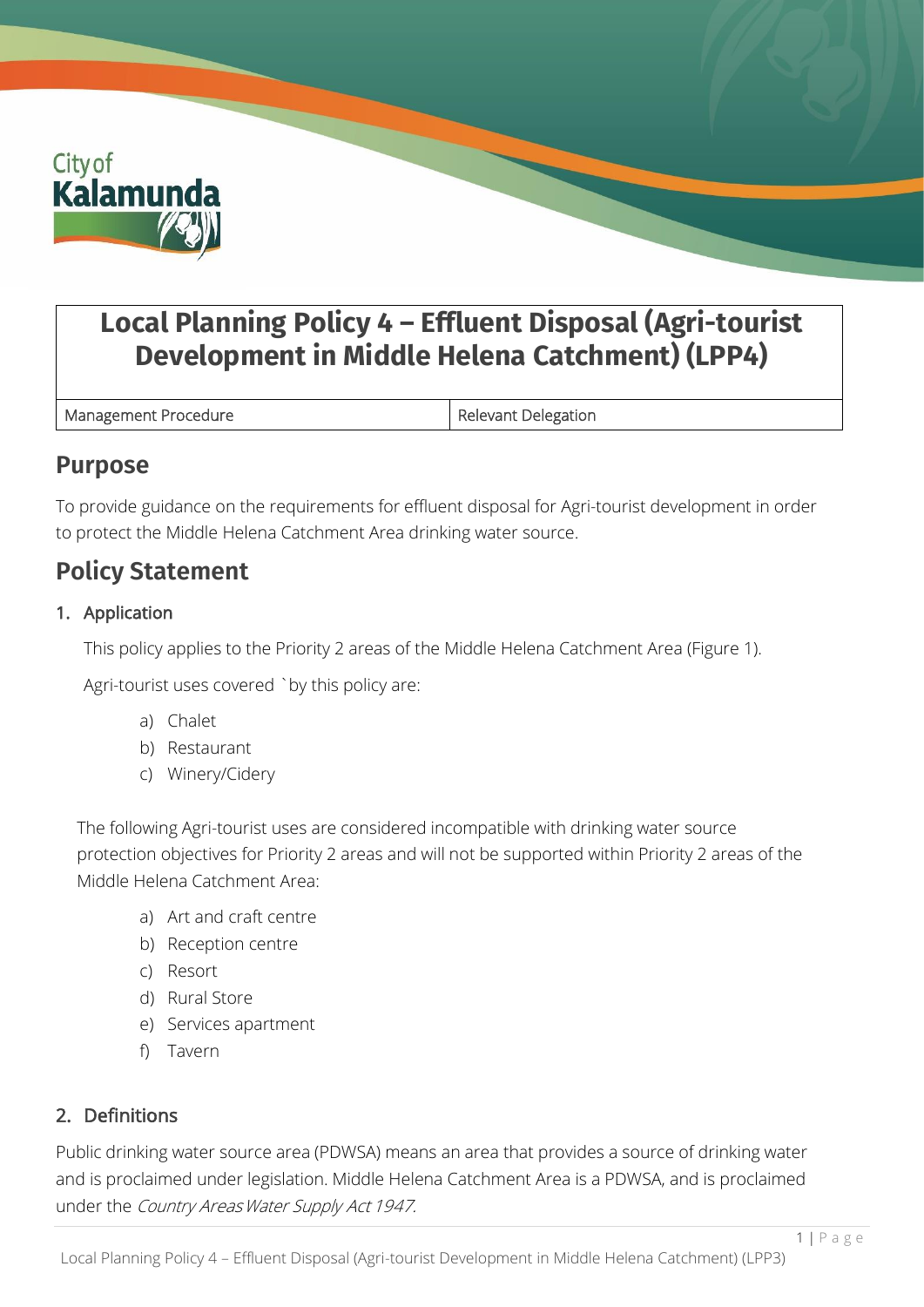

Secondary treatment means the biological processing and settling or filtering of effluent received from a primary treatment unit (for example Aerobic Treatment Unit). The quality of effluent after secondary treatment is higher than after primary treatment.

Priority 2 (P2) areas are defined within PDWSAs by the Department of Water, and are managed to maintain or improve the quality of the drinking water source with the objective of risk minimisation.

Wastewater disposal system means any sewage treatment unit, such as a composting toilet or septic tank system, approved by the Department of Health (WA).

All Agri-tourist uses have the same definitions as provided by City of Kalamunda Local Planning Scheme No 3.

#### 3. Principle

The objective of Priority 2 areas within PDWSA is 'risk minimisation'. All proposals within Priority 2 areas of the Middle Helena catchment area should therefore aim to maintain or improve water quality.

Whilst a site may be zoned or rezoned for a specific use or activity there is no guarantee that planning consent will be granted for that or any other specific use.

#### 4. General Provisions

A wastewater disposal system must be installed to treat the maximum predicted input from the proposed use including volume and potential contaminants as approved by the Department of Health (WA) (see schedule1).

Maximum load should not exceed 350g Biochemical Oxygen Demand/day/hectare and/or recommended acceptable nitrogen application rate for the soil type (see schedule 1).

Dwellings and other rural tourist uses should share the same services and infrastructure (including drinking water source, wastewater disposal system, access roads, etc) where practical.

All wastewater disposal systems will be operated and maintained as recommended by the supplier and Department of Health and agreed by the City.

Signs are to be installed and maintained to advise patrons that the area is located in a proclaimed public drinking water source area where by-laws apply to protect the quality of the drinking water source.

Bores for private household/drinking water use shall not be located within 30m of a wastewater system.

A wastewater disposal system shall not be located within 100m of a waterway or other water body including dams and wetlands. This may be reduced to 30m for a secondary treatment system with proven nutrient retention performance.

The lowest component of any wastewater disposal system shall be located at least 2 metres above the end of wet season groundwater level.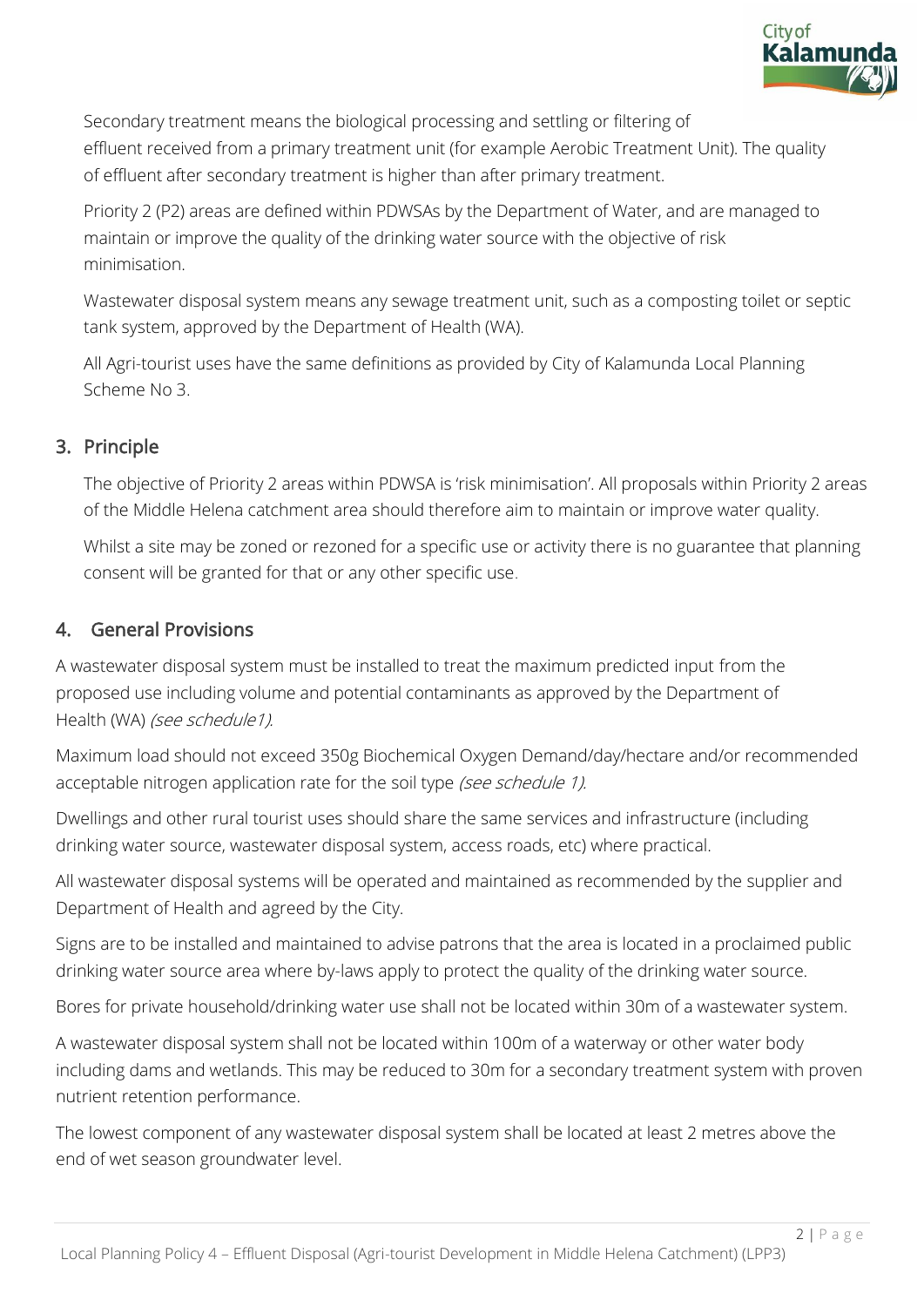

On-site wastewater disposal shall not occur on land with a slope of greater than one in five (vertical: horizontal).

Secondary wastewater treatment systems, where approved by the Department of Health, may be accepted with ongoing maintenance commitments. Lesser buffer distances as stated in provisions 4.6, 4.7, 4.8 and 4.9 may be accepted if site factors (such as soil type, permeability, vegetation cover) and/or system design have been investigated and proven to have a low risk of contamination to public drinking water sources.

Effluent from on-site wastewater systems should be dispersed (irrigated by above or below ground systems) over an area able to deal with issues such as nutrient loading, erosion, distances to sensitive water resources etc, consistent with the requirements of AS/NZS 1547 On-site domestic wastewater management.

A wastewater disposal system is to be located outside any area subject to inundation and/or flooding in a 1 in 10 year average recurrence interval (ARI) event.

The management of stormwater should be in accordance with the Stormwater management manual for Western Australia (DoW 2004-07). Stormwater from roofs, carparks, paths and landscape run-off should not be discharged into the vicinity of wastewater management systems (including into any oil and grease arrester).

Any proposed non-reticulated water supply source (eg rainwater tank or bore water) for a food premises serving the public must meet the recommended water quality criteria in the Australian Drinking Water Guidelines 2011 and the General Food Standards Code Australia New Zealand, Standard 2.6.2, and meet the requirements of the Department of Health with regards to water testing, treatment and monitoring.

## 5. Application Requirements

Compliance with the requirements of this policy does not exempt the applicant from meeting the requirements of other policy, legislation and/or regulation, nor guarantee approval of the proposal by the City of Kalamunda.

It is the applicant's responsibility to demonstrate that the site is suitable for long-term on-site wastewater disposal and that the proposal will maintain or improve water quality within the Priority 2 areas of the Middle Helena Catchment Area. This may be demonstrated through a pre- and post- development nutrient/contaminant balance which considers all sources of nutrient/contaminants on the site.

Applications that do not meet the requirements of this policy will be assessed on a case-by-case basis and referred to the Department of Water for advice in their role as manager of the catchment area of proclaimed PDWSAs through by-laws created under the Country Areas Water Supply Act 1947 (WA) for their advice.

Any application for rezoning should be accompanied by the following:

a) Proposed scale of future development including area and likely visitation (average number of people per day)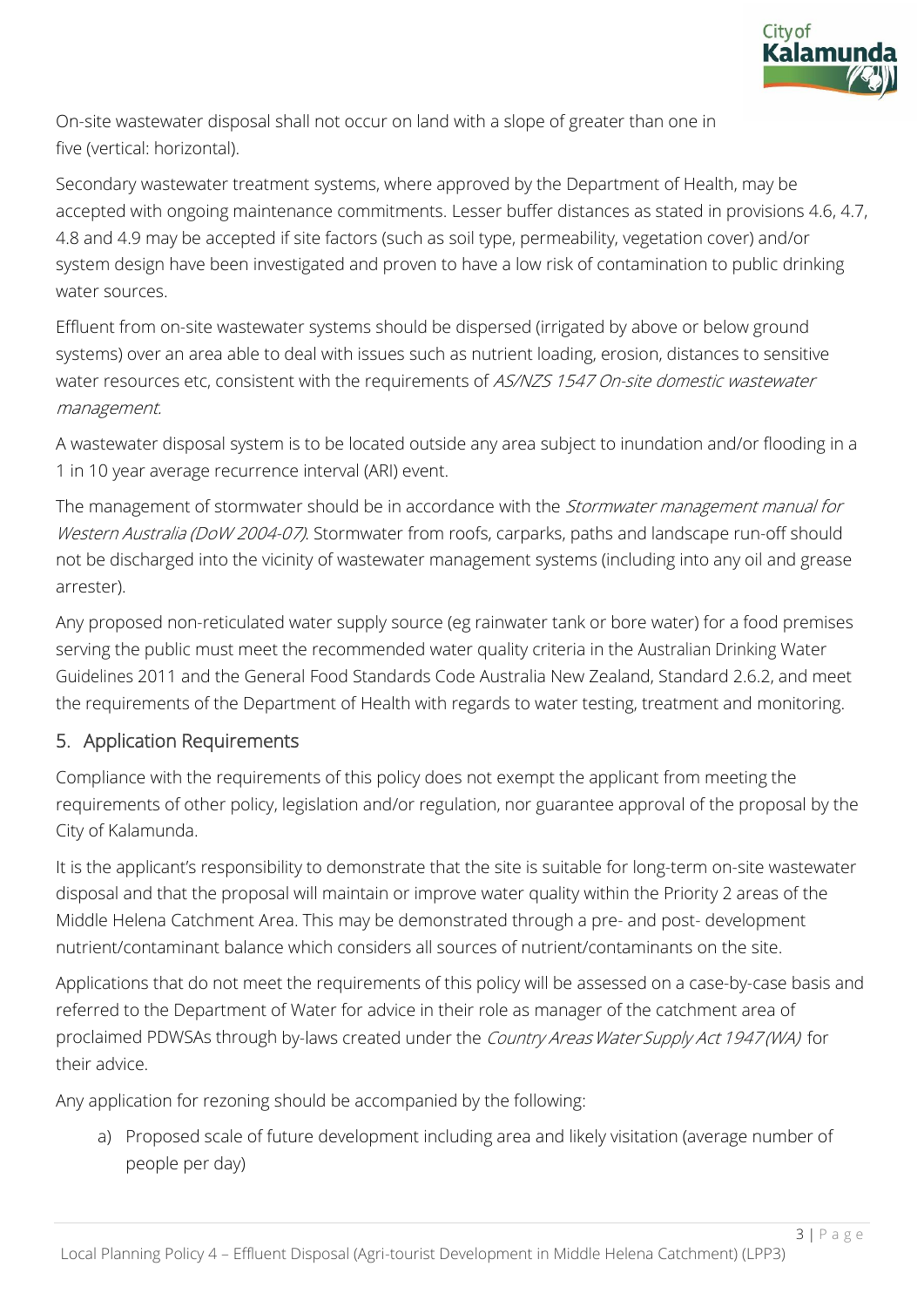

- b) A site plan showing the features of the site including remnant vegetation cover, existing development areas including existing and proposed wastewater system(s) and onsite water features and sources including waterways, wetlands, drains, dams and bores. The plan should depict the likely location and extent of future development.
- c) Details of soil type and approximate depth to water table  $1$ .
- d) Details of any likely vegetation clearing, buffer requirement and/or site earthworks.
- e) Proposed servicing strategy (concept only) including for water supply, wastewater management and stormwater management.
- f) Wastewater treatment system requirements.

Any application for a development approval should be accompanied by the following:

- a) A site plan showing the features of the site including remnant vegetation cover, existing and proposed development areas including existing and proposed wastewater management system, and onsite water features and sources including waterways, drains, dams and bores.
- b) Building plan showing footprint of proposed development i.e. square meters, number of toilets, bathrooms, kitchens, outbuildings and paved surfaces including driveways, car parking areas, verandas and alfresco areas.
- c) Maximum number of persons (permanent and temporary) per day to be accommodated on the lot.
- d) Details of site investigation of soil strata and end of wet season groundwater level (if applicable).
- e) Details of any proposed vegetation clearing, environmental buffers, site earthworks and services, including for water supply, wastewater management and stormwater management.
- f) Description of the type, quantity and quality of solid and liquid waste (if applicable) that will be generated and disposed of and the methods of disposal, as a result of all uses on the site, both pre- and post- development.
- g) Wastewater management system to be installed including the location, type and performance of the system; any setbacks prescribed under the Code of Practice for Onsite Sewage Management; and the area proposed for disposal, demonstrating that this is sufficient to distribute the effluent and address nutrient/contamination risks.

Information on soil permeability and suitability for liquid waste disposal for the Perth metropolitan region (Yanchep to Serpentine) is shown on the Metropolitan environmental geology map series produced in the 1980s by the Geological Survey division of the Department of Mines, and on the Department of Agriculture and Food (WA) land resources mapping series. Broad information on depth to groundwater is provided in the Perth groundwater Atlas available on the Department of Water website [\(www.water.wa.gov.au\)](http://www.water.wa.gov.au/)

h) Stormwater management plan that addresses flood risk and erosion and sediment control from run-off during construction and ongoing operation (including carparks).